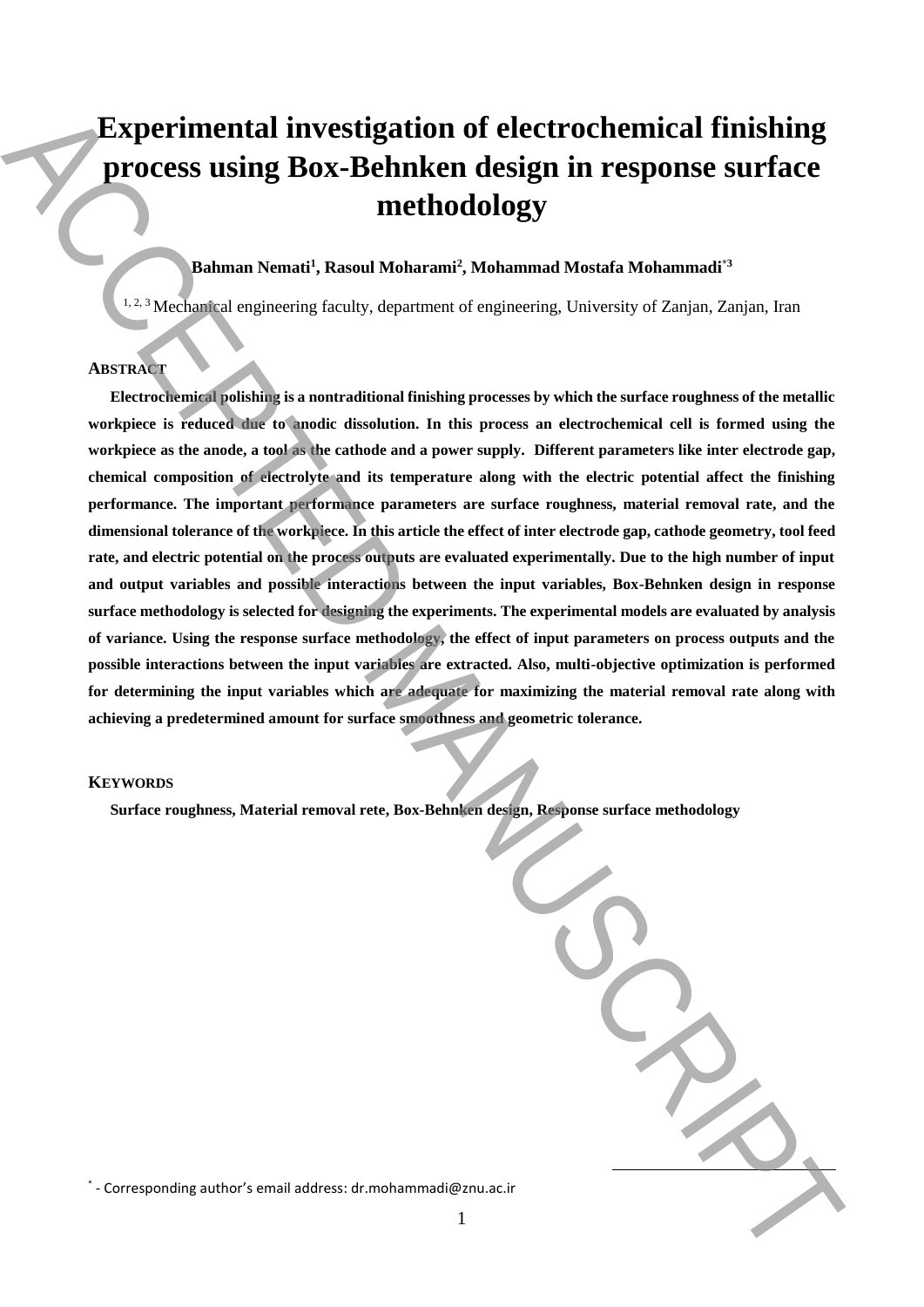#### **1. Introduction**

Improving the surface roughness of metallic parts by electrochemical dissolution processes has been the subject of numerous research papers [1-3]. In the present paper an experimental study is performed for modeling the final surface finish, geometric accuracy and material removal rate in electrochemical finishing of CK45 steel bushes. The experiments are designed by Box-Behnken design in response surface methodology. The process input variables are electric voltage, cathode geometry, inter electrode gap and cathode feed rate. The effect of input variables on the outputs and the interactions of input variables are determined. Finally, multi-objective optimization is performed for determining the input variables adequate for maximizing the material removal rate along with achieving a predetermined amounts of surface smoothness and geometric tolerance. For the state of the state of the state in the state of the state of the state of the state of the state of the state of the state of the state of the state of the state of the state of the state of the state of the state

#### **2. Materials and procedures**

In this research an electrochemical finishing machine tool was constructed which involved a DC power supply, a suitable tool holder and tool feeding system which could provide both linear and rotational movement of the tool, an electrolyte charging system and an special fixture for holding the steel bushes. During the electrochemical finishing the inter electrode gap (IEG) almost remained fix. The constructed setup was used for reducing the surface roughness of CK45 steel pipes. The electrolyte was NaCl solution which has a high current efficiency and low price [4].

The constant process variables were electrolyte's temperature, concentration, flow rate and the finishing time which were  $30^{\circ}$ C, 50 gr/lit, 45 lit/min, and 20 minutes, respectively. The cathode was made of brass and had three forms which are represented by figure 1.



**Figure 1. Different cathode forms a: cylindrical form with rectangle cross section, b: cathode with circular cross section, c: cathode with triangle cross section**

#### **3. Design of experiments**

In this experimental study, the output variables were material removal rate (MRR), surface roughness (Ra), and geometric accuracy. The input variables were tool form, inter electrode gap, and the electric potential difference between the anode (workpiece) and cathode (tool). Design of experiments was performed by Box-Behnken design which is a spherical, revolving design and is matched with response surface methodology. This DOE procedure enables one to evaluate the effect of each input variable and their interactions on the output parameters. Also, the empirical mathematical models were extracted for determining the relation between input variable with the output parameters.

|        |  |  |  |  | Table 1. Factors and levels used in the Box-Behnken |  |
|--------|--|--|--|--|-----------------------------------------------------|--|
| design |  |  |  |  |                                                     |  |

| factors               | levels |    |     |
|-----------------------|--------|----|-----|
| Voltage (V)           | 6      |    | 12  |
| Feed rate<br>(mm/min) | 10     | 15 | 20  |
| $IEG$ (mm)            | 0.5    |    | 1.5 |
| Tool form             |        |    |     |

Numbers -1, 0, and 1 were specified for each cathode forms in Fig. 1 i.e. (a, b , c) respectively. The number of experimental runs were 27. For each experimental run, the surface roughness, material removal rate and geometric tolerance were measured. The empirical models were extracted using response surface methodology (RSM) and with Design Expert software.

## **4. Results and discussion**

According to the RSM results, the average surface roughness (Ra) had a liner dependence to the four input variables. Equation (1) represents this linear relationship:

$$
Ra = 1.127 - 0.018 \times A + 0.015 \times B +
$$
  
2.111 \times C + 0.295 \times D (1)

where A, B, C, D are voltage, cathode feed rate. IEG, and tool form respectively.

Material removal rate had a second order dependence to the input variables. Equation (2)